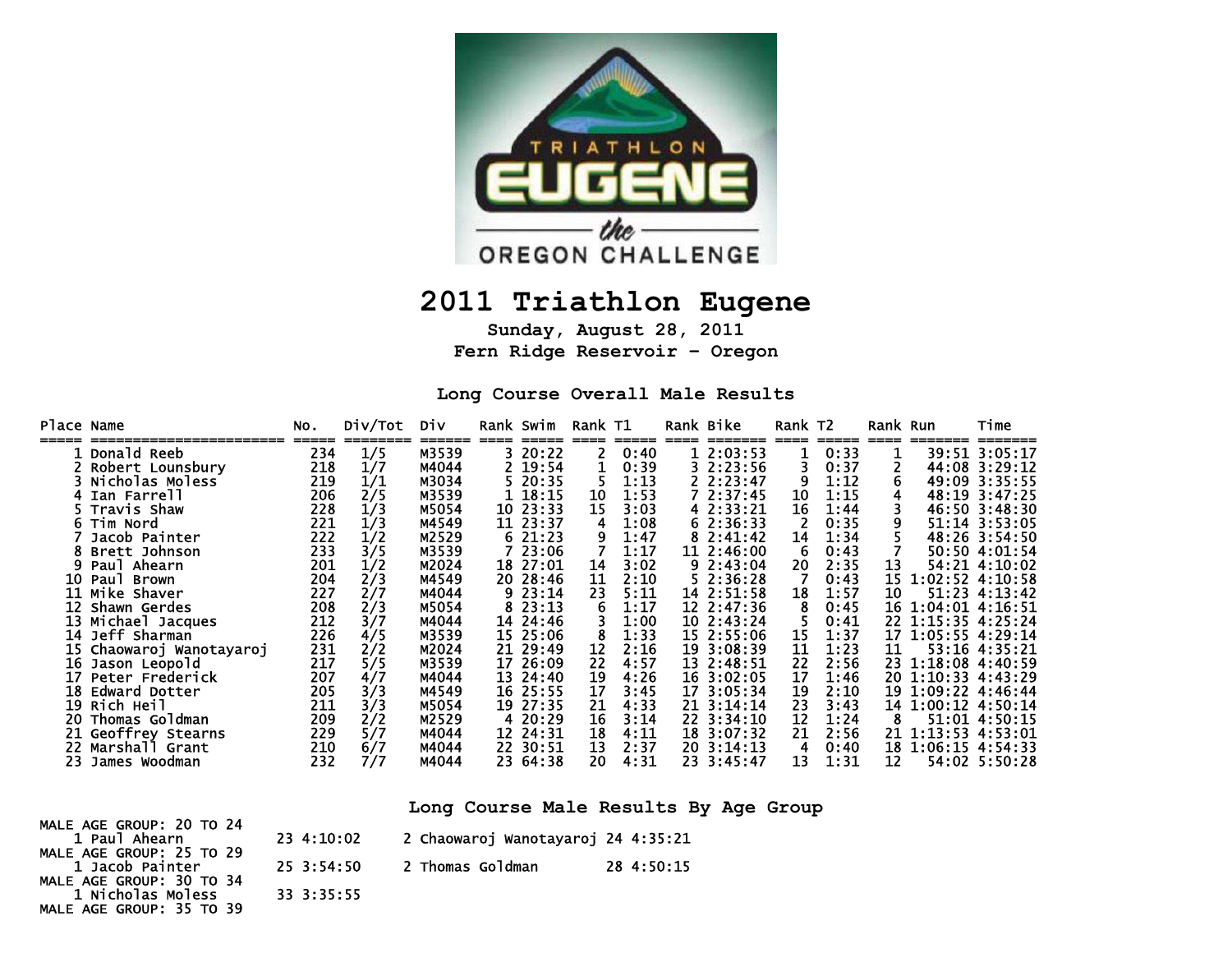| 1 Donald Reeb            | 37 3:05:17 | 4 Jeff Sharman     | 37 4:29:14 |
|--------------------------|------------|--------------------|------------|
| 2 Ian Farrell            | 38 3:47:25 | 5 Jason Leopold    | 35 4:40:59 |
| 3 Brett Johnson          | 35 4:01:54 |                    |            |
| MALE AGE GROUP: 40 TO 44 |            |                    |            |
| 1 Robert Lounsbury       | 43 3:29:12 | 5 Geoffrey Stearns | 40 4:53:01 |
| 2 Mike Shaver            | 42 4:13:42 | 6 Marshall Grant   | 42 4:54:33 |
| 3 Michael Jacques        | 43 4:25:24 | 7 James Woodman    | 40 5:50:28 |
| 4 Peter Frederick        | 43 4:43:29 |                    |            |
| MALE AGE GROUP: 45 TO 49 |            |                    |            |
| 1 Tim Nord               | 49 3:53:05 | 3 Edward Dotter    | 49 4:46:44 |
| 2 Paul Brown             | 45 4:10:58 |                    |            |
| MALE AGE GROUP: 50 TO 54 |            |                    |            |
| 1 Travis Shaw            | 50 3:48:30 | 3 Rich Heil        | 52 4:50:14 |
| 2 Shawn Gerdes           | 51 4:16:51 |                    |            |

## **Long Course Overall Female Results**

| Place Name |                    | NO. | Div/Tot Div |       | Rank Swim    | Rank T1 |                | Rank Bike |                   | Rank T2 |       | Rank Run |                   | Time              |
|------------|--------------------|-----|-------------|-------|--------------|---------|----------------|-----------|-------------------|---------|-------|----------|-------------------|-------------------|
|            |                    |     |             |       |              |         |                |           |                   |         |       |          |                   |                   |
|            | 1 Dawn Brodun      | 203 | 1/2         | F3034 | $1\,21:10$   |         | $2 \quad 1:33$ |           | 12:45:15          |         | 0:57  |          |                   | 47:47 3:56:40     |
|            | 2 Paula Jewett     | 213 | 1/2         | F4044 | $2\,24:08$   |         | $5 \t 5:16$    |           | 2.2:50:59         |         | 2:08  | 3.       |                   | 54:43 4:17:12     |
|            | 3 Christine Bodner | 202 | 2/2         | F3034 | $5\,28:12$   |         | $3 \quad 2:38$ |           | 3.3:06:39         |         | 2:19  |          |                   | 50:17 4:30:04     |
|            | 4 Whitney Stewart  | 230 | 1/1         | F2024 | $3\;\;25:54$ |         | $1 \t0.43$     |           | $4 \cdot 3:08:25$ |         | 1:07  |          |                   | 5 1:05:49 4:41:56 |
|            | 5 Traci Ryan       | 225 | 2/2         | F4044 | 4 25:54      |         | $4 \quad 3:05$ |           | $5 \cdot 3:13:23$ |         | 42:19 |          | 4 1:03:53 4:48:32 |                   |

**Long Course Female Results By Age Group** 

| FLMALL AGL GROUP. LV IV LT<br>1 Whitney Stewart 21 4:41:56 |            |                         |            |
|------------------------------------------------------------|------------|-------------------------|------------|
| FEMALE AGE GROUP: 30 TO 34                                 |            |                         |            |
| 1 Dawn Brodun                                              | 34 3:56:40 | 2 Christine Bodner      | 31 4:30:04 |
| FEMALE AGE GROUP: 40 TO 44                                 |            |                         |            |
| 1 Paula Jewett                                             |            | 42 4:17:12 2 Traci Ryan | 44 4:48:32 |

FEMALE AGE GROUP: 20 TO 24

#### **Long Course Relay Results**  Team Divisions: 1=Men 2=Women 3=Coed

| Place | Team Name                                    | NO. | Tdi/Tot  |  | Tdi Rank Swim | Rank T1 |        | Rank Bike |                   | Rank T <sub>2</sub> |      | Rank | Run             | Time    |
|-------|----------------------------------------------|-----|----------|--|---------------|---------|--------|-----------|-------------------|---------------------|------|------|-----------------|---------|
|       |                                              |     |          |  |               |         |        |           |                   |                     |      |      |                 |         |
|       | 1 кск                                        |     |          |  | 27:51         |         | 0:23   |           | 2:44:06           |                     | 0:20 |      | 1:02:16 4:14:54 |         |
|       | cents                                        | 220 | ר ר      |  | 28:50         |         | 0:33   |           | $2 \cdot 3:22:47$ |                     | 0:19 |      | 1:00:07         | 4:52:34 |
|       | <b>NO</b><br><b>Just Guts</b><br><b>Nuts</b> | 223 | $\prime$ |  | 28:47         |         | ሰ ፡ 21 |           | 3.3:34:06         |                     | 0:22 |      | 3 1 15 28       | 5:19:01 |

### **Short Course Overall Male Results**

| Place Name |                    | No. | Div/Tot Div |       | Rank Swim   | Rank T1 |      | Rank Bike      | Rank T2 |      | Rank Run | Time          |
|------------|--------------------|-----|-------------|-------|-------------|---------|------|----------------|---------|------|----------|---------------|
|            | . Brian Schnoor    | 116 | 1/9         | M3539 | $9 \t12:38$ | 17      | 2:10 | 11:12:03       | 17      | 0:57 | 11       | 25:03 1:52:48 |
|            | 2 Alfredo Velez    | 133 | 2/9         | M3539 | 10 13:01    |         | 1:00 | $5 \t1:20:55$  | 4       | 0:37 |          | 20:56 1:56:28 |
|            | Matt Weigel        | 136 | 1/8         | M3034 | 5 11:11     | 4       | 1:24 | 7 1:21:58      |         | 0:24 |          | 21:44 1:56:39 |
|            | 4 Michael Chalmers | 22  | 1/8         | M4044 | 13 14:11    | 20      | 2:13 | $2 \; 1:18:46$ |         | 0:43 |          | 21:44 1:57:36 |
|            | Dan Johnson        | 214 | 2/8         | M4044 | 11 13:03    |         | 1:04 | 4 1:19:44      | 11      | 0:45 |          | 23:31 1:58:04 |
|            | Aaron Huhtala      | 52  | 1/4         | M2529 | 23 14:52    | 38      | 3:33 | $12 \t1:25:10$ | 18      | 0:57 |          | 20:16 2:04:46 |
|            | John Brandon       | 147 | 1/5         | M5559 | 15 14:22    | 12      | 1:56 | 91:24:49       | 16      | 0:55 |          | 23:57 2:05:55 |
|            | Sean Andresen      |     |             | M1519 | 40 18:53    | 22      | 2:23 | 8 1:23:29      | 28      | 1:18 |          | 20:29 2:06:30 |
|            | 9 David Niles      | 94  | 1/3         | M4549 | 3 11:04     | 10      | 1:50 | 15 1:27:15     | 32      | 1:30 | 14       | 25:45 2:07:21 |
|            | 10 Mark Fletcher   | 39  | 3/8         | M4044 | $2\;10:56$  | 26      | 2:34 | 14 1:26:58     | 15      | 0:50 | 17       | 26:27 2:07:42 |
|            | David Yount        | 141 | 2/3         | M4549 | 17 14:35    | 19      | 2:12 | 13 1:25:39     |         | 0:38 | 19       | 27:00 2:10:02 |
|            | 12 David Shortreed | 118 | 2/2         | M1519 | 35 17:22    | 24      | 2:26 | 31:19:06       | 29      | 1:23 | 33       | 30:53 2:11:09 |
| 13         | Jeremv Thelin      | 129 | 3/9         | M3539 | 30 16:43    | 14      | 2:04 | 11 1:25:09     | 21      | 1:07 | 16       | 26:19 2:11:20 |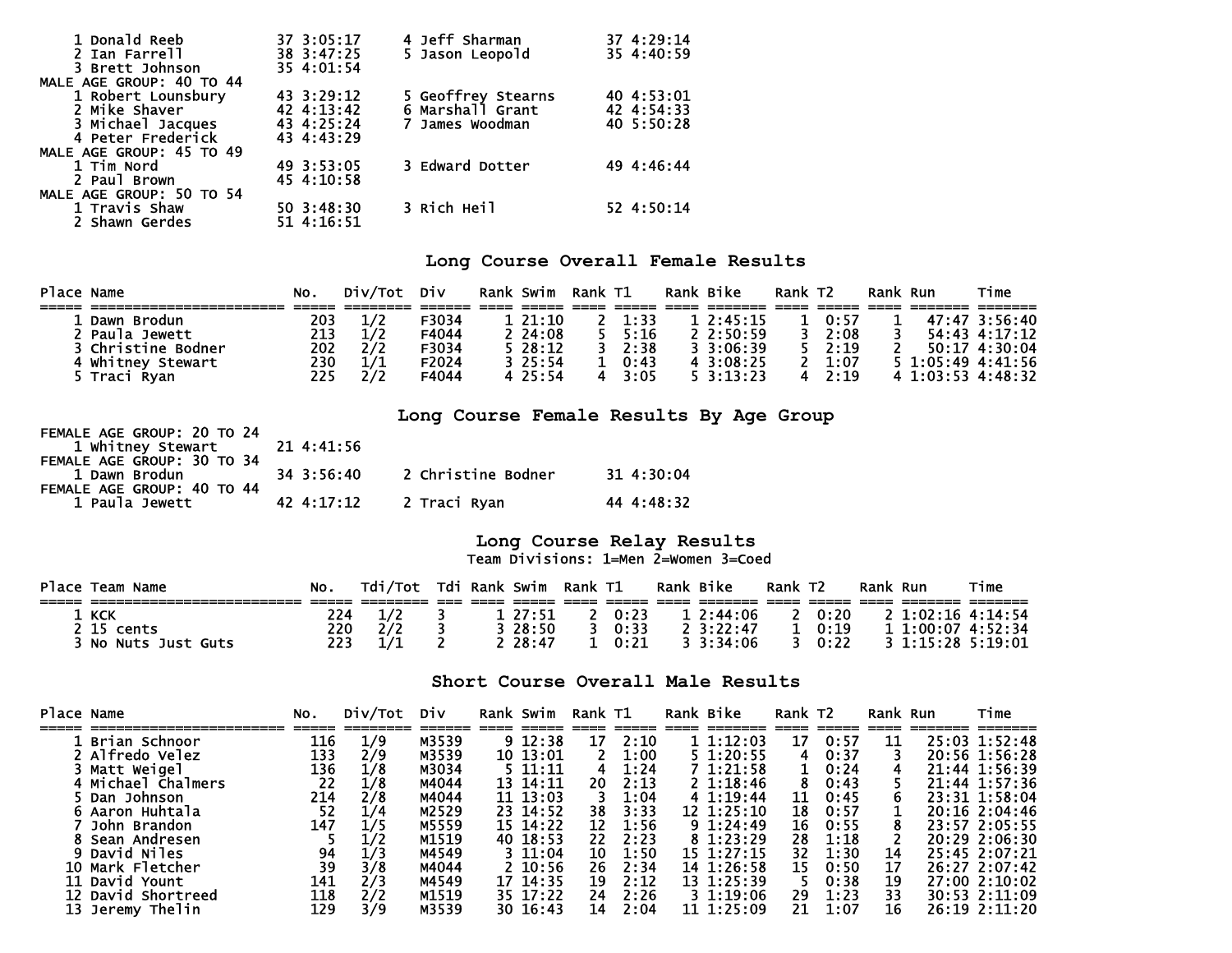|     | 14 Daniel Orleck       | 97              | 4/9 | M3539 | 25 15:12    | 9<br>1:49            | 10 1:24:52 | 35             | 1:35 | 26             | 28:18 2:11:45 |
|-----|------------------------|-----------------|-----|-------|-------------|----------------------|------------|----------------|------|----------------|---------------|
|     | 15 David Zunno         | 143             | 3/3 | M4549 | 1 10:19     | 30<br>2:44           | 21 1:30:15 | 27             | 1:18 | 22             | 27:35 2:12:08 |
|     | 16 D'Arcy McKay        | 79              | 2/5 | M5559 | 16 14:26    | 1:38<br>-8           | 16 1:27:47 | 26             | 1:17 | 20             | 27:11 2:12:17 |
| 17  | Jonathan Redick        | 109             | 2/4 | M2529 | 27 15:40    | 16<br>2:09           | 17 1:28:19 | 40             | 2:02 | 10             | 24:27 2:12:35 |
|     | 18 Steven Chamberlin   | $\overline{23}$ | 4/8 | M4044 | 712:03      | 6<br>1:25            | 23 1:30:58 | 12             | 0:45 | 25             | 28:15 2:13:24 |
| 19  | Joe Peck               | 100             | 3/4 | M2529 | 31 16:59    | 28<br>2:40           | 6 1:21:12  | 22             | 1:10 | 36             | 32:53 2:14:52 |
| 20  | Bryan Raskin           | 108             | 5/9 | M3539 | 22 14:49    | 27<br>2:39           | 22 1:30:39 | 31             | 1:30 | 13             | 25:25 2:15:00 |
| 21  | Jason McMahan          | 80              | 5/8 | M4044 | 33 17:13    | 11<br>1:50           | 25 1:32:09 | 30             | 1:26 | 9              | 24:21 2:16:57 |
| 22. | Kevin Paine            | 99              | 3/5 | M5559 | 6 11:19     | 34<br>3:18           | 29 1:33:23 | 20             | 1:02 | 28             | 28:39 2:17:39 |
|     | 23 Greg Lyons          | 70              | 2/8 | M3034 | 20 14:42    | 41<br>3:54           | 26 1:32:13 | 39             | 1:51 | 18             | 27:00 2:19:38 |
|     | 24 Brad Grant          | 152             | 4/5 | M5559 | 26 15:15    | 37<br>3:28           | 18 1:29:02 | 19             | 0:58 | 34             | 31:49 2:20:31 |
|     | 25 Kent Anderson       | 4               | 1/3 | M5054 | 32 17:04    | 33<br>3:12           | 30 1:34:02 |                | 0:40 | 21             | 27:18 2:22:14 |
|     | <b>26 Andrew Smith</b> | 121             | 6/9 | M3539 | 14 14:16    | 21<br>2:20           | 36 1:39:32 | 33             | 1:31 | 15             | 26:01 2:23:39 |
| 27  | David Constant         | 26              | 1/3 | M2024 | 41 19:16    | 45<br>4:15           | 20 1:29:51 | 25             | 1:15 | 30             | 29:07 2:23:42 |
|     | 28 Stephen Perkin      | 101             | 3/8 | M3034 | 8 12:28     | 15<br>2:07           | 33 1:37:45 | 10             | 0:43 | 35             | 31:55 2:24:57 |
| 29. | Jayson Meeker          | 86              | 7/9 | M3539 | 39 17:57    | $\mathbf{1}$<br>0:55 | 24 1:31:23 | 9              | 0:43 | 41             | 34:25 2:25:22 |
|     | 30 Ty webb             | 134             | 8/9 | M3539 | 38 17:52    | 2:26<br>23           | 28 1:33:18 | 46             | 3:20 | 27             | 28:30 2:25:24 |
|     | 31 Rick Beaumont       |                 | 4/4 | M2529 | 37 17:41    | 42<br>4:05           | 27 1:32:33 | 45             | 3:09 | 29             | 28:58 2:26:23 |
|     | 32 David Alexander     |                 | 9/9 | M3539 | 36 17:38    | 18<br>2:12           | 34 1:38:25 | 41             | 2:08 | 23             | 27:45 2:28:06 |
| 33  | John Edwards           |                 | 1/2 | M6064 | 16:38<br>28 | 5<br>1:25            | 32 1:35:51 | 23             | 1:13 | 38             | 33:22 2:28:28 |
|     | 34 Dr. Robert Gemmell  | $\frac{36}{46}$ | 2/3 | M5054 | 26:02<br>46 | 3:44<br>40           | 19 1:29:42 | 34             | 1:33 | 24             | 28:00 2:28:59 |
|     | 35 Justin Styles       | 126             | 4/8 | M3034 | 4 11:09     | 29<br>2:40           | 37 1:40:44 | 44             | 3:08 | 39             | 33:33 2:31:12 |
|     | 36 Michael Mack        | 71              | 5/8 | M3034 | 44 20:31    | 35<br>3:19           | 39 1:43:55 | 3              | 0:37 | $\overline{7}$ | 23:41 2:32:01 |
|     | 37 Steve Castleberry   |                 | 3/3 | M5054 | 24 15:10    | 39<br>3:40           | 35 1:38:35 | 37             | 1:43 | 40             | 34:02 2:33:08 |
|     | 38 Nathan McMurtrey    | $\frac{1}{81}$  | 6/8 | M3034 | 34 17:15    | 32<br>2:49           | 38 1:43:32 | $\overline{2}$ | 0:36 | 31             | 29:47 2:33:57 |
|     | 39 Jason Crawford      | 30              | 6/8 | M4044 | 18 14:36    | 31<br>2:47           | 31 1:34:26 | 43             | 2:24 | 45             | 41:40 2:35:50 |
| 40  | Ammon Benedict         | 8               | 7/8 | M3034 | 21<br>14:47 | 36<br>3:20           | 41 1:50:31 | 6              | 0:39 | 32             | 30:08 2:39:23 |
|     | 41 Justin Myers        | 92              | 8/8 | M3034 | 28:47<br>47 | 1:36<br>-7           | 40 1:44:17 | 13             | 0:47 | 12             | 25:12 2:40:37 |
|     | 42 T.J. Richard        | 113             | 7/8 | M4044 | 19 14:37    | 43<br>4:09           | 42 1:59:58 | 14             | 0:49 | 37             | 33:08 2:52:38 |
|     | 43 Malcolm McSpadden   | 83              | 5/5 | M5559 | 12 13:08    | 46<br>4:30           | 44 2:02:57 | 36             | 1:38 | 42             | 35:15 2:57:26 |
|     | 44 Phillip Knight      | 59              | 2/3 | M2024 | 42 19:42    | 25<br>2:32           | 47 2:08:46 | 38             | 1:50 | 43             | 38:04 3:10:53 |
|     | 45 Scott Prior         | 105             | 3/3 | M2024 | 45 21:25    | 13<br>2:02           | 45 2:05:29 | 24             | 1:14 | 44             | 41:01 3:11:09 |
|     | 46 John Markham        | 75              | 8/8 | M4044 | 43 20:06    | 44<br>4:09           | 43 2:01:16 | 42             | 2:17 | 46             | 55:57 3:23:44 |

**Short Course Male Results By Age Group** 

| MALE AGE GROUP: 15 TO 19                    |                          |                                |                          |
|---------------------------------------------|--------------------------|--------------------------------|--------------------------|
| 1 Sean Andresen                             | 18 2:06:30               | 2 David Shortreed              | 18 2:11:09               |
| MALE AGE GROUP: 20 TO 24                    |                          |                                |                          |
| 1 David Constant                            | 24 2:23:42               | 3 Scott Prior                  | 20.3:11:09               |
| 2 Phillip Knight                            | 21, 3:10:53              |                                |                          |
| MALE AGE GROUP: 25 TO 29<br>1 Aaron Huhtala | 28 2:04:46               | <b>3 Joe Peck</b>              | $29 \t2:14:52$           |
| 2 Jonathan Redick                           | 28 2:12:35               | 4 Rick Beaumont                | 26 2:26:23               |
| MALE AGE GROUP: 30 TO 34                    |                          |                                |                          |
| 1 Matt Weigel                               | 32 1:56:39               | 5 Michael Mack                 | 31 2:32:01               |
| 2 Greg Lyons                                | 32 2:19:38               | 6 Nathan McMurtrey             | 30 2:33:57               |
| 3 Stephen Perkin                            | $30 \t2:24:57$           | 7 Ammon Benedict               | 32 2:39:23               |
| 4 Justin Styles                             | 30 2:31:12               | 8 Justin Myers                 | 31 2:40:37               |
| MALE AGE GROUP: 35 TO 39                    |                          |                                |                          |
| 1 Brian Schnoor                             | 37 1:52:48               | 6 Andrew Smith                 | 38 2:23:39               |
| <b>2 Alfredo Velez</b>                      | 35 1:56:28               | Jayson Meeker<br>7             | 35 2:25:22               |
| 3 Jeremy Thelin<br>4 Daniel Orleck          | 37 2:11:20<br>36 2:11:45 | 8 Ty webb<br>9 David Alexander | 38 2:25:24<br>38 2:28:06 |
| 5 Bryan Raskin                              | 38 2:15:00               |                                |                          |
| MALE AGE GROUP: 40 TO 44                    |                          |                                |                          |
| 1 Michael Chalmers                          | 40 1:57:36               | 5 Jason McMahan                | 40 2:16:57               |
| 2 Dan Johnson                               | 42 1:58:04               | 6 Jason Crawford               | 41 2:35:50               |
| 3 Mark Fletcher                             | 40 2:07:42               | 7 T.J. Richard                 | 43 2:52:38               |
| 4 Steven Chamberlin                         | $41 \t2:13:24$           | 8 John Markham                 | 43 3:23:44               |
| MALE AGE GROUP: 45 TO 49                    |                          |                                |                          |
| 1 David Niles                               | 46 2:07:21               | 3 David Zunno                  | 49 2:12:08               |
| 2 David Yount                               | 492:10:02                |                                |                          |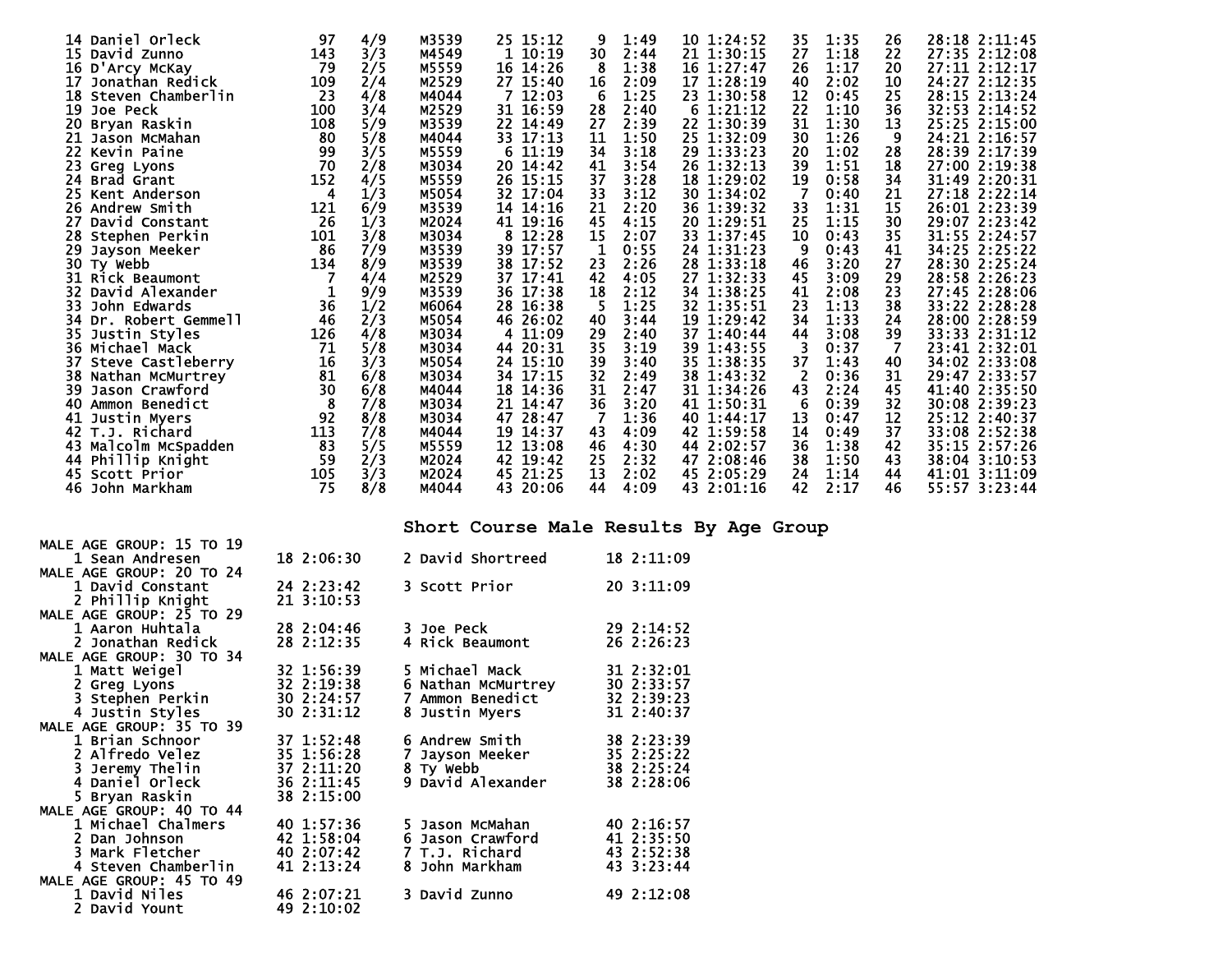| MALE AGE GROUP: 50 TO 54 |            |                     |            |
|--------------------------|------------|---------------------|------------|
| 1 Kent Anderson          | 53 2:22:14 | 3 Steve Castleberry | 54 2:33:08 |
| 2 Dr. Robert Gemmell     | 50 2:28:59 |                     |            |
| MALE AGE GROUP: 55 TO 59 |            |                     |            |
| 1 John Brandon           | 56 2:05:55 | 4 Brad Grant        | 57 2:20:31 |
| 2 D'Arcy McKay           | 56 2:12:17 | 5 Malcolm McSpadden | 55 2:57:26 |
| 3 Kevin Paine            | 58 2:17:39 |                     |            |
| MALE AGE GROUP: 60 TO 64 |            |                     |            |
| 1 John Edwards           | 64 2:28:28 |                     |            |

**Short Course Overall Female Results** 

| Place Name<br>===== | ==================== | NO.<br>===== | Div/Tot<br><b>Excessive</b> | Div<br>====== | ----- | Rank Swim<br>$=$ $=$ $=$ $=$ | Rank T1<br>==== | $=====$ |   | Rank Bike<br>==== ======= | Rank T2<br>----- | $=$ $=$ $=$ $=$ | Rank Run<br>==== | ======= | Time<br>$\qquad \qquad \blacksquare \blacksquare \blacksquare \blacksquare \blacksquare \blacksquare \blacksquare$ |
|---------------------|----------------------|--------------|-----------------------------|---------------|-------|------------------------------|-----------------|---------|---|---------------------------|------------------|-----------------|------------------|---------|--------------------------------------------------------------------------------------------------------------------|
|                     | Neisha Strait        | 124          | 1/12                        | F3539         |       | 2 12:11                      | 1               | 1:01    |   | $2\;1:23:05$              | 6                | 0:34            | 2                |         | 23:53 2:00:42                                                                                                      |
|                     | Sarah Zachem         | 142          | 1/8                         | F4549         | 8     | 14:15                        | 13              | 2:04    |   | 1 1:20:32                 | 18               | 1:04            | 12               |         | 26:22 2:04:14                                                                                                      |
|                     | Lindsey Mordoff      | 89           | 1/6                         | F2529         |       | 12 14:51                     | 4               | 1:27    |   | 31:24:52                  | 28               | 1:15            | 1                |         | 22:37 2:05:01                                                                                                      |
|                     | Bridget Kotchick     | 62           | 1/10                        | F3034         |       | 1 11:43                      | 5               | 1:30    |   | 4 1:29:15                 | 9                | 0:45            | 4                |         | 24:07 2:07:18                                                                                                      |
|                     | Mary Pierson         | 200          | 2/10                        | F3034         | 6     | 13:21                        | 2               | 1:12    | 9 | 1:32:44                   | 26               | 1:10            | 13               |         | 27:02 2:15:27                                                                                                      |
| 6                   | Angelita Pinnell     | 104          | 2/12                        | F3539         |       | 16 15:40                     | 7               | 1:43    |   | $12 \t1:34:16$            | 25               | 1:10            | -7               |         | 24:57 2:17:44                                                                                                      |
|                     | Susan Crumpton       | 31           | 1/9                         | F4044         | 3.    | 12:21                        | 3               | 1:16    |   | 11 1:34:01                | 10               | 0:46            | 28               |         | 30:55 2:19:17                                                                                                      |
| 8                   | Hilary Johnson       | 215          | 2/9                         | F4044         |       | 27 18:17                     | 10              | 1:53    |   | 13 1:35:03                | 12               | 0:50            | 3                |         | 23:59 2:19:59                                                                                                      |
| 9                   | Anna Makowski        | 74           | 2/6                         | F2529         | 13    | 14:59                        | 36              | 3:09    |   | 10 1:33:44                | 17               | 1:03            | 16               |         | 27:53 2:20:45                                                                                                      |
| 10                  | Tiara Packer         | 98           | 3/12                        | F3539         |       | 10 14:39                     | 16              | 2:18    |   | 16 1:38:58                | 5                | 0:33            | 5                |         | 24:21 2:20:47                                                                                                      |
| 11                  | Abby Williams        | 145          | 3/10                        | F3034         |       | 11 14:40                     | 40              | 3:49    | 8 | 1:32:41                   | 24               | 1:08            | 20               |         | 28:36 2:20:51                                                                                                      |
| 12                  | Corrie Sizemore      | 120          | 3/6                         | F2529         |       | 18 16:05                     | 8               | 1:43    |   | 15 1:38:28                | 4                | 0:32            | 8                |         | 25:37 2:22:23                                                                                                      |
| 13                  | Jill Fuglister       | 45           | 3/9                         | F4044         |       | 22 16:51                     | 27              | 2:43    |   | 61:32:10                  | 36               | 1:33            | 24               |         | 29:38 2:22:52                                                                                                      |
| 14                  | Kristen Taylor       | 128          | 4/9                         | F4044         | 7     | 14:03                        | 50              | 5:24    |   | 7 1:32:23                 | 33               | 1:26            | 25               | 29:39   | 2:22:54                                                                                                            |
| 15                  | Alicia McGraw        | 78           | 2/8                         | F4549         |       | 46 23:17                     | 20              | 2:29    |   | 5 1:29:20                 | 2                | 0:26            | 19               |         | 28:16 2:23:47                                                                                                      |
| 16                  | Carolyn McCann       | 77           | 5/9                         | F4044         | 29.   | 18:50                        | 22              | 2:31    |   | 14 1:35:57                | 31               | 1:18            | 21               |         | 28:39 2:27:13                                                                                                      |
| 17                  | Tama Tochihara       | 131          | 4/12                        | F3539         | 30 .  | 18:56                        | 33              | 3:04    |   | 20 1:40:27                | 29               | 1:15            | 11               |         | 26:12 2:29:52                                                                                                      |
| 18                  | Lisa Quillin         | 107          | 3/8                         | F4549         | 34    | 20:14                        | 15              | 2:09    |   | 18 1:39:18                | 34               | 1:32            | 15               | 27:29   | 2:30:39                                                                                                            |
| 19                  | Deana Freres         | 43           | 5/12                        | F3539         | 26    | 18:09                        | 17              | 2:24    |   | 24 1:41:43                | 22               | 1:05            | 18               |         | 28:02 2:31:22                                                                                                      |
| 20                  | Jennifer Chalmers    | 20           | 6/12                        | F3539         | 33.   | 19:34                        | 23              | 2:34    |   | 30 1:44:00                | 1                | 0:26            | 10               |         | 25:52 2:32:24                                                                                                      |
| 21                  | Kara Andrus          | 6            | 7/12                        | F3539         |       | 42 20:54                     | 30              | 2:53    |   | 27 1:43:00                | 39               | 1:38            | -6               |         | 24:26 2:32:49                                                                                                      |
| 22                  | Jill Niles           | 95           | 4/8                         | F4549         | 28    | 18:35                        | 19              | 2:26    |   | 22 1:41:19                | 30               | 1:17            | 22               |         | 29:15 2:32:50                                                                                                      |
| 23                  | Nicole Giuliani      | 47           | 4/10                        | F3034         | 9     | 14:21                        | -6              | 1:40    |   | 28 1:43:06                | 21               | 1:05            | 34               |         | 33:07 2:33:17                                                                                                      |
| 24                  | Sherry Meeker        | 87           | 5/8                         | F4549         |       | 35 20:17                     | 12              | 1:59    |   | $19 \t1:39:38$            | 20               | 1:05            | 27               |         | 30:54 2:33:52                                                                                                      |
| 25                  | Beth Stormshak       | 122          | 6/8                         | F4549         |       | 24 17:36                     | 34              | 3:07    |   | 23 1:41:29                | 23               | 1:05            | 33               |         | 32:49 2:36:05                                                                                                      |
| 26                  | Erin McSpadden       | 82           | 4/6                         | F2529         | 4     | 12:42                        | 9               | 1:44    |   | 34 1:46:53                | 8                | 0:38            | 41               |         | 35:31 2:37:25                                                                                                      |
| 27                  | Jeannie Wheeler      | 137          | 6/9                         | F4044         |       | 31 19:05                     | 32              | 3:02    |   | 21 1:40:44                | 49               | 3:00            | 32               |         | 32:14 2:38:03                                                                                                      |
| 28                  | Jana Clarke          | 25           | 5/6                         | F2529         |       | 17 15:54                     | 31              | 2:53    |   | 38 1:51:15                | 11               | 0:49            | 17               | 27:58   | 2:38:47                                                                                                            |
| 29                  | Sierra Dawson        | 32           | 8/12                        | F3539         |       | 14 15:06                     | 43              | 4:10    |   | 25 1:42:23                | 51               | 3:54            | 36               |         | 33:22 2:38:53                                                                                                      |
| 30                  | Lori Carter          | 15           | 1/4                         | F2024         |       | 15 15:07                     | 25              | 2:37    |   | 43 1:55:25                | 14               | 0:51            | 9                |         | 25:45 2:39:43                                                                                                      |
| 31                  | Julia Whitmer        | 138          | 6/6                         | F2529         |       | 36 20:17                     | 18              | 2:25    |   | 31 1:45:31                | $\overline{7}$   | 0:34            | 37               |         | 33:53 2:42:38                                                                                                      |
| 32                  | Lynn Medill          | 85           | 7/9                         | F4044         | 38    | 20:22                        | 28              | 2:44    |   | 26 1:42:30                | 40               | 1:41            | 44               |         | 36:20 2:43:35                                                                                                      |
| 33                  | Anne Mostkoff        | 90           | 1/1                         | F5559         | 25    | 18:08                        | 26              | 2:37    |   | 17 1:39:14                | 44               | 1:54            | 52               |         | 44:22 2:46:13                                                                                                      |
| 34                  | Elizabeth Lewis      | 66           | 2/4                         | F2024         | 21    | 16:47                        | 48              | 4:48    |   | 42 1:54:52                | 50               | 3:04            | 14               |         | 27:17 2:46:46                                                                                                      |
| 35                  | Janet Strand         | 125          | 5/10                        | F3034         | 44    | 21:51                        | 46              | 4:23    |   | 29 1:43:39                | 19               | 1:04            | 43               |         | 36:04 2:47:00                                                                                                      |
| 36                  | Shun Yanagishita     | 140          | 6/10                        | F3034         |       | 20 16:39                     | 14              | 2:06    |   | 41 1:53:11                | 32               | 1:25            | 38               |         | 34:01 2:47:20                                                                                                      |
| 37                  | Lisa Knutson         | 60           | 8/9                         | F4044         | 23.   | 16:52                        | 49              | 5:09    |   | 39 1:51:29                | 52               | 4:28            | 30               |         | 31:02 2:48:58                                                                                                      |
| 38                  | Julie Jenson         | 54           | 7/10                        | F3034         |       | 47 23:19                     | 37              | 3:33    |   | 37 1:50:58                | 45               | 2:07            | 23               | 29:19   | 2:49:14                                                                                                            |
| 39                  | Carley Cantwell      | 14           | 8/10                        | F3034         | 40    | 20:41                        | 53              | 6:27    |   | 33 1:46:44                | 53               | 4:31            | 29               | 30:58   | 2:49:20                                                                                                            |
| 40                  | Krista Shultz        | 119          | 9/9                         | F4044         |       | 51 26:40                     | 39              | 3:49    |   | 32 1:45:40                | 46               | 2:09            | 35               |         | 33:15 2:51:31                                                                                                      |
| 41                  | Brandy Todd          | 132          | 9/10                        | F3034         | 52    | 26:42                        | 29              | 2:44    |   | 36 1:50:29                | 16               | 1:01            | 39               | 34:38   | 2:55:32                                                                                                            |
| 42                  | Linda Sato           | 115          | 7/8                         | F4549         |       | 43 21:19                     | 42              | 3:57    |   | 45 1:57:43                | 43               | 1:50            | 31               |         | 31:25 2:56:12                                                                                                      |
| 43                  | Brinda Narayan-Wold  | 93           | 8/8                         | F4549         |       | 32 19:28                     | 41              | 3:54    |   | 46 1:58:45                | 15               | 0:55            | 40               | 35:26   | 2:58:26                                                                                                            |
| 44                  | Karen Meigs          | 88           | 9/12                        | F3539         |       | 39 20:24                     | 35              | 3:07    |   | 40 1:52:50                | 37               | 1:35            | 50               |         | 40:35 2:58:29                                                                                                      |
| 45                  | Dottie Knecht        | 58           | 1/2                         | F5054         | 48    | 23:28                        | 11              | 1:53    |   | 35 1:49:16                | 42               | 1:48            | 51               |         | 43:10 2:59:34                                                                                                      |
| 46                  | Jennifer Purcell     | 106          | 10/12                       | F3539         |       | 49 24:59                     | 21              | 2:29    |   | 44 1:57:31                | 13               | 0:51            | 42               |         | 35:40 3:01:28                                                                                                      |
|                     | 47 Ramona Magambo    | 72           | 11/12                       | F3539         |       | 37 20:19                     | 38              | 3:45    |   | 47 1:59:38                | 47               | 2:18            | 45               |         | 38:03 3:04:00                                                                                                      |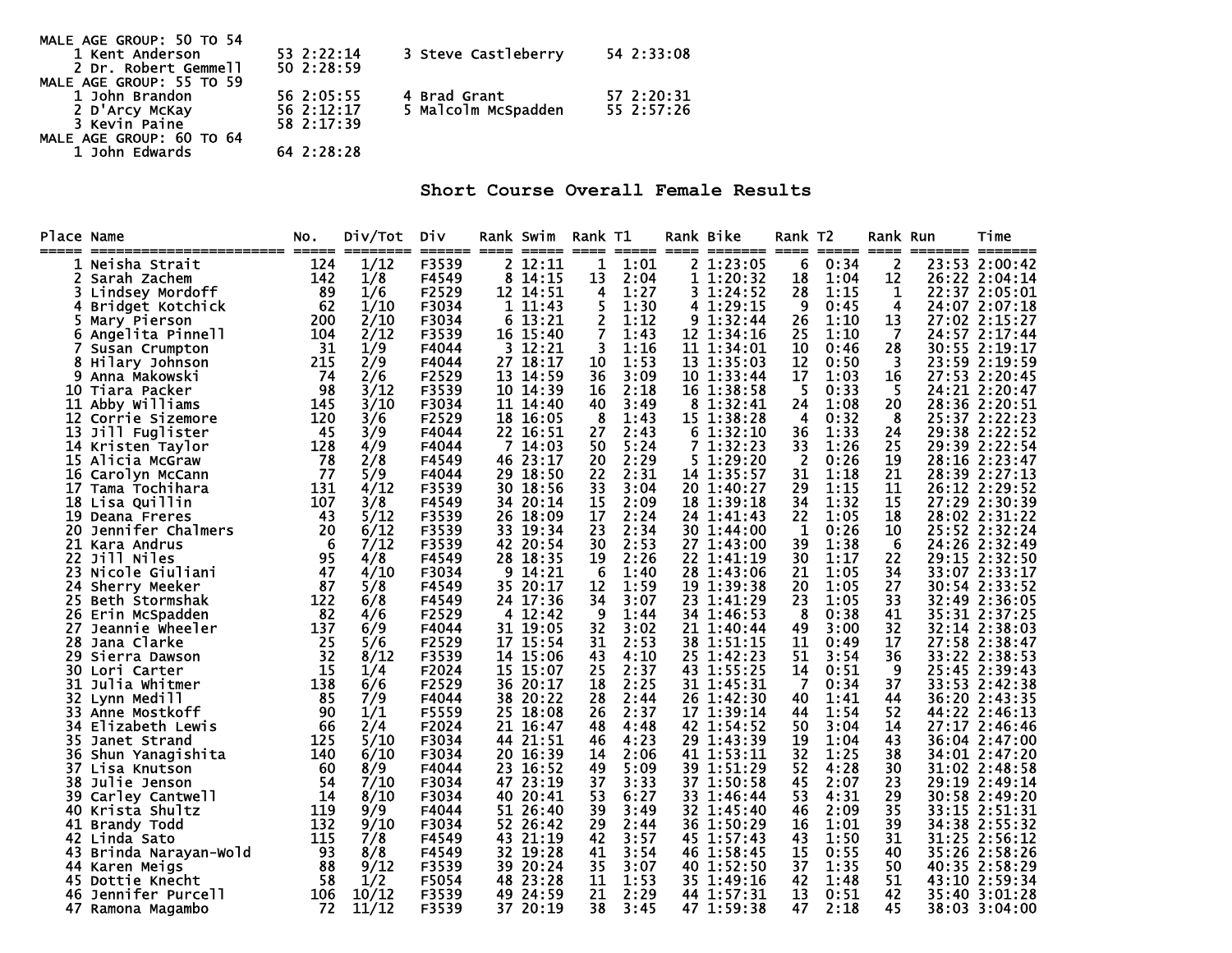| 48 Daleasha Hall<br>49 Megan Lightfoot                 | 50<br>68   | 12/12<br>3/4        | F3539<br>F2024          | 41 20:45<br>$5 \, 12:59$                                                                                                                                                                                                        | - 2:36<br>24<br>4:21<br>45             | 50 2:05:01<br>53 2:21:38                 | 0:31<br>3<br>27<br>1:14                | 48<br>26       | 39:21 3:08:12<br>29:39 3:09:49                  |
|--------------------------------------------------------|------------|---------------------|-------------------------|---------------------------------------------------------------------------------------------------------------------------------------------------------------------------------------------------------------------------------|----------------------------------------|------------------------------------------|----------------------------------------|----------------|-------------------------------------------------|
| 50 Kristen Grant<br>51 Amber Anderson<br>52 Betty Reed | 49<br>110  | 10/10<br>4/4<br>1/1 | F3034<br>F2024<br>F7074 | 45 22:09<br>19 16:18<br>53 28:06                                                                                                                                                                                                | 4:42<br>47<br>52<br>5:43<br>5:33<br>51 | 49 2:04:48<br>52 2:15:21<br>48 2:04:15   | 41<br>1:47<br>38<br>1:37<br>48<br>2:56 | 46<br>47<br>53 | 38:35 3:11:59<br>38:42 3:17:39<br>45:49 3:26:36 |
| 53 Cindi Corrie                                        | 29         | 2/2                 | F5054                   | 50 25:22                                                                                                                                                                                                                        | 4:13<br>44                             | 51 2:14:57                               | 35<br>1:32                             | 49             | 40:34 3:26:37                                   |
|                                                        |            |                     |                         |                                                                                                                                                                                                                                 |                                        | Short Course Female Results By Age Group |                                        |                |                                                 |
| FEMALE AGE GROUP: 20 TO 24                             |            |                     |                         |                                                                                                                                                                                                                                 |                                        |                                          |                                        |                |                                                 |
| 1 Lori Carter                                          | 22 2:39:43 |                     | 3 Megan Lightfoot       |                                                                                                                                                                                                                                 | 24 3:09:49                             |                                          |                                        |                |                                                 |
| 2 Elizabeth Lewis                                      | 20 2:46:46 |                     | 4 Amber Anderson        |                                                                                                                                                                                                                                 | 22 3:17:39                             |                                          |                                        |                |                                                 |
| FEMALE AGE GROUP: 25 TO 29                             |            |                     |                         |                                                                                                                                                                                                                                 |                                        |                                          |                                        |                |                                                 |
| 1 Lindsey Mordoff                                      | 29 2:05:01 |                     | 4 Erin McSpadden        |                                                                                                                                                                                                                                 | 27 2:37:25                             |                                          |                                        |                |                                                 |
| 2 Anna Makowski                                        | 25 2:20:45 |                     | 5 Jana Clarke           |                                                                                                                                                                                                                                 | 25 2:38:47                             |                                          |                                        |                |                                                 |
| 3 Corrie Sizemore                                      | 26 2:22:23 |                     | 6 Julia Whitmer         |                                                                                                                                                                                                                                 | 25 2:42:38                             |                                          |                                        |                |                                                 |
| FEMALE AGE GROUP: 30 TO 34                             | --------   |                     |                         | $\sim$ . The set of the set of the set of the set of the set of the set of the set of the set of the set of the set of the set of the set of the set of the set of the set of the set of the set of the set of the set of the s |                                        |                                          |                                        |                |                                                 |

| 1 Lori Carter              | 22 2:39:43 | 3 Megan Lightfoot      | 24 3:09:49 |
|----------------------------|------------|------------------------|------------|
| 2 Elizabeth Lewis          | 20 2:46:46 | 4 Amber Anderson       | 22 3:17:39 |
| FEMALE AGE GROUP: 25 TO 29 |            |                        |            |
| 1 Lindsey Mordoff          | 29 2:05:01 | 4 Erin McSpadden       | 27 2:37:25 |
| 2 Anna Makowski            | 25 2:20:45 | 5 Jana Clarke          | 25 2:38:47 |
| 3 Corrie Sizemore          | 26 2:22:23 | 6<br>Julia Whitmer     | 25 2:42:38 |
| FEMALE AGE GROUP: 30 TO 34 |            |                        |            |
| 1 Bridget Kotchick         | 31 2:07:18 | 6 Shun Yanagishita     | 30 2:47:20 |
| 2 Mary Pierson             | 30 2:15:27 | Julie Jenson<br>7      | 30 2:49:14 |
| 3 Abby Williams            | 31 2:20:51 | 8 Carley Cantwell      | 33 2:49:20 |
| 4 Nicole Giuliani          | 30 2:33:17 | 9 Brandy Todd          | 34 2:55:32 |
| 5 Janet Strand             | 33 2:47:00 | 10 Kristen Grant       | 34 3:11:59 |
| FEMALE AGE GROUP: 35 TO 39 |            |                        |            |
| 1 Neisha Strait            | 35 2:00:42 | 7 Kara Andrus          | 35 2:32:49 |
| 2 Angelita Pinnell         | 36 2:17:44 | Sierra Dawson          | 38 2:38:53 |
| 3 Tiara Packer             | 37 2:20:47 | 9 Karen Meigs          | 38 2:58:29 |
| 4 Tama Tochihara           | 39 2:29:52 | Jennifer Purcell<br>10 | 38 3:01:28 |
| 5.<br>Deana Freres         | 36 2:31:22 | 11 Ramona Magambo      | 35 3:04:00 |
| 6 Jennifer Chalmers        | 39 2:32:24 | Daleasha Hall<br>12    | 36 3:08:12 |
| FEMALE AGE GROUP: 40 TO 44 |            |                        |            |
| 1 Susan Crumpton           | 40 2:19:17 | Jeannie Wheeler        | 40 2:38:03 |
| 2 Hilary Johnson           | 40 2:19:59 | 7 Lynn Medill          | 42 2:43:35 |
| 3 Jill Fuglister           | 42 2:22:52 | 8 Lisa Knutson         | 40 2:48:58 |
| 4 Kristen Taylor           | 44 2:22:54 | 9 Krista Shultz        | 42 2:51:31 |
| 5 Carolyn McCann           | 42 2:27:13 |                        |            |
| FEMALE AGE GROUP: 45 TO 49 |            |                        |            |
| 1 Sarah Zachem             | 45 2:04:14 | 5 Sherry Meeker        | 47 2:33:52 |
| 2 Alicia McGraw            | 45 2:23:47 | 6 Beth Stormshak       | 45 2:36:05 |
| 3 Lisa Quillin             | 45 2:30:39 | 7 Linda Sato           | 46 2:56:12 |
| 4 Jill Niles               | 45 2:32:50 | Brinda Narayan-Wold    | 45 2:58:26 |
| FEMALE AGE GROUP: 50 TO 54 |            |                        |            |
| 1 Dottie Knecht            | 50 2:59:34 | 2 Cindi Corrie         | 52 3:26:37 |
| FEMALE AGE GROUP: 55 TO 59 |            |                        |            |
| 1 Anne Mostkoff            | 56 2:46:13 |                        |            |
| FEMALE AGE GROUP: 70 TO 74 |            |                        |            |
| 1 Betty Reed               | 70 3:26:36 |                        |            |

#### **Short Course Relay Results**  Team Divisions: 1=Male 2=Female 3=Coed

| Place Team Name           |     | Tdi/Tot |  | Tdi Rank Swim Rank T1 |      | Rank Bike |                | Rank T <sub>2</sub> |      | Rank Run | Time          |
|---------------------------|-----|---------|--|-----------------------|------|-----------|----------------|---------------------|------|----------|---------------|
|                           |     |         |  |                       |      |           |                |                     |      |          |               |
| Riddle<br>1 Kupper Kupper | 63  | 1/3     |  | 14:13                 | 0:32 |           | 11:30:39       |                     | 0:34 |          | 25:50 2:11:47 |
| which way to the beer     | 130 | 2/3     |  | $2\;15:51$            | 0:29 |           | $2 \; 1:40:06$ |                     | 0:22 |          | 25:32 2:22:17 |
| Team KVAL                 |     |         |  | $3 \t17:47$           | 0:35 |           | $3 \t1:43:17$  |                     | 0:26 |          | 28:44 2:30:46 |
| ' Adventure Divas         | 76  | 2/2     |  | 4 17:55               | 0:32 |           | 4 1:47:28      |                     | 0:22 |          | 25:07 2:31:22 |
| Nemametrics for Global    | 135 | 3/3     |  | 522:46                | 0:48 |           | 5.2:13:31      |                     | 0:20 |          | 25:46 3:03:08 |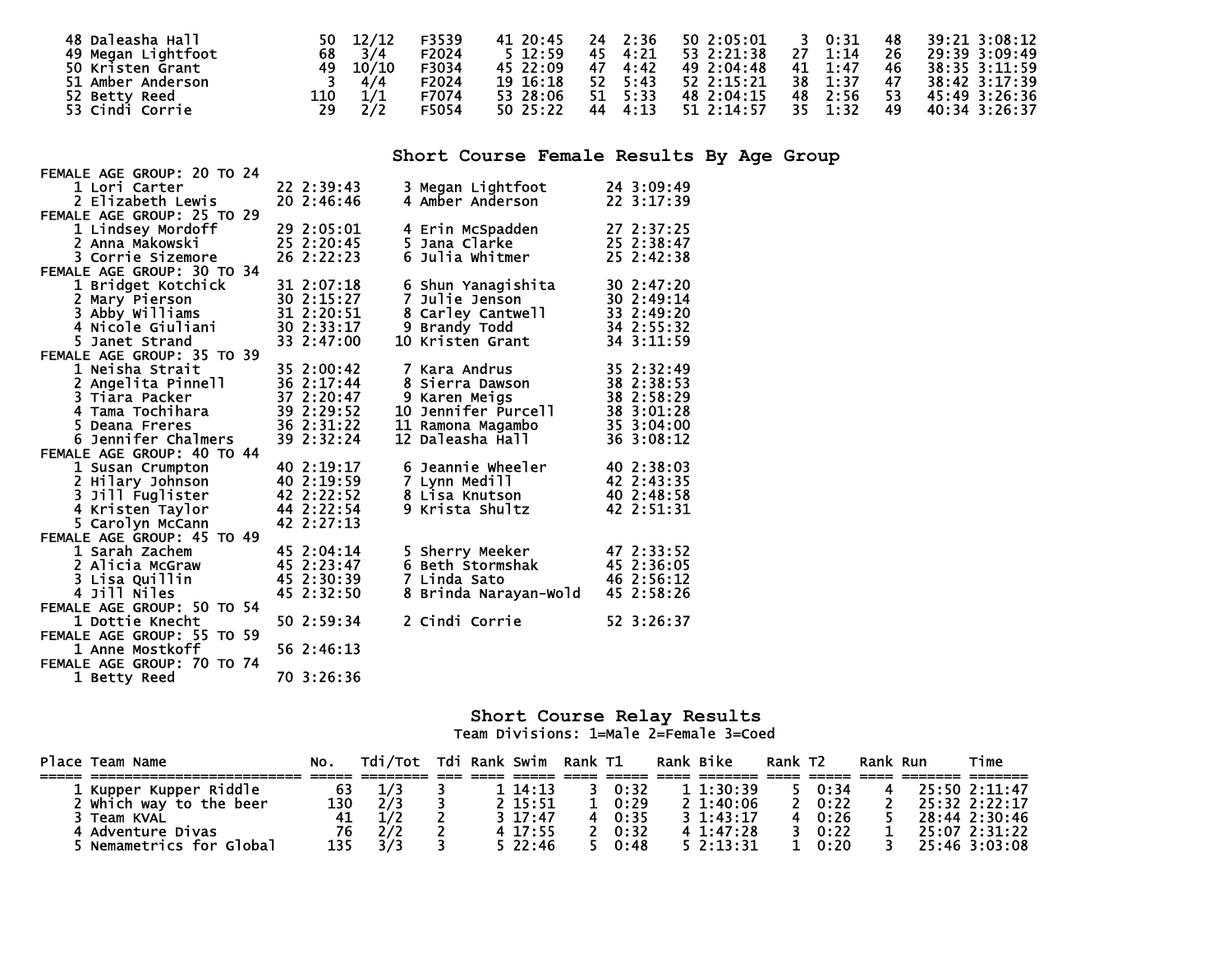## **Youth Course Overall Male Results**

| Place Name               |                                                                                                                                                                                                                                                                                                                                                              | NO.                                                                                                                              | Div/Tot                                                                                                                                            | Div                                                                                                                                                                               |                                                                                                                      | Rank Swim                                                                                                                                                     | Rank T1                                                                                                                    |                                                                                                                                                               | Rank Bike                                                                                                                |                                                                                                                                                                                    | Rank T2                                                                                                                       |                                                                                                                                                               | Rank Run                                                                                                   |                                                                                                                                                                   | Time                                                                                                                                                                            |
|--------------------------|--------------------------------------------------------------------------------------------------------------------------------------------------------------------------------------------------------------------------------------------------------------------------------------------------------------------------------------------------------------|----------------------------------------------------------------------------------------------------------------------------------|----------------------------------------------------------------------------------------------------------------------------------------------------|-----------------------------------------------------------------------------------------------------------------------------------------------------------------------------------|----------------------------------------------------------------------------------------------------------------------|---------------------------------------------------------------------------------------------------------------------------------------------------------------|----------------------------------------------------------------------------------------------------------------------------|---------------------------------------------------------------------------------------------------------------------------------------------------------------|--------------------------------------------------------------------------------------------------------------------------|------------------------------------------------------------------------------------------------------------------------------------------------------------------------------------|-------------------------------------------------------------------------------------------------------------------------------|---------------------------------------------------------------------------------------------------------------------------------------------------------------|------------------------------------------------------------------------------------------------------------|-------------------------------------------------------------------------------------------------------------------------------------------------------------------|---------------------------------------------------------------------------------------------------------------------------------------------------------------------------------|
| 6<br>9<br>10<br>18<br>19 | Jake Caress<br>Emmett Reeb<br>will Uhlhorn<br>Ethan Tatum<br>Rowan Van Ortloff<br>Jenner Higgins<br>Wally Ceccanese<br>8 Kirk Lange<br>Jacob Shelton<br>Jacob Gold<br><b>11 David Hollensbe</b><br>12 Cole Taylor<br>13 Labertram Engelmann<br>14 Jackson Chalmers<br>15 Jake Laughlin<br>16 Brett Rice<br>Meherbaan Khalsa<br>Tanner Broady<br>Jacob Broady | =====<br>144<br>158<br>146<br>127<br>155<br>51<br>18<br>64<br>117<br>48<br>157<br>150<br>37<br>19<br>65<br>111<br>57<br>12<br>11 | 1/6<br>2/6<br>3/6<br>4/6<br>5/6<br>1/13<br>2/13<br>3/13<br>4/13<br>5/13<br>6/13<br>7/13<br>8/13<br>9/13<br>10/13<br>11/13<br>12/13<br>13/13<br>6/6 | ======<br>M0110<br>M0110<br>M0110<br>M0110<br>M0110<br>M1114<br>M1114<br>M1114<br>M1114<br>M1114<br>M1114<br>M1114<br>M1114<br>M1114<br>M1114<br>M1114<br>M1114<br>M1114<br>M0110 | ====<br>1<br>3<br>4<br>$\frac{2}{8}$<br>14<br>6<br>12<br>15<br>10<br>18<br>13<br>7<br>16<br>19<br>11<br>17<br>5<br>9 | =====<br>2:31<br>3:13<br>3:20<br>3:12<br>3:46<br>4:59<br>3:41<br>4:56<br>5:01<br>4:23<br>5:53<br>4:56<br>3:44<br>5:49<br>6:40<br>4:54<br>5:53<br>3:37<br>3:48 | ====<br>5<br>6<br>8<br>19<br>$\overline{2}$<br>3<br>17<br>13<br>9<br>11<br>1<br>10<br>7<br>4<br>18<br>15<br>16<br>14<br>12 | =====<br>1:13<br>1:20<br>1:34<br>3:53<br>0:56<br>1:05<br>2:02<br>1:54<br>1:37<br>1:46<br>0:54<br>1:43<br>1:29<br>1:11<br>2:59<br>1:58<br>2:02<br>1:57<br>1:49 | $=$ $=$ $=$ $=$<br>1<br>2<br>4<br>3<br>5<br>7<br>8<br>6<br>14<br>12<br>10<br>11<br>15<br>17<br>16<br>19<br>18<br>13<br>q | =======<br>14:28<br>15:35<br>16:09<br>16:07<br>18:47<br>21:24<br>23:01<br>20:40<br>26:13<br>25:55<br>25:13<br>25:22<br>28:36<br>30:50<br>30:32<br>34:18<br>33:47<br>26:07<br>23:33 | $====$<br>19<br>11<br>6<br>4<br>2<br>3<br>1<br>17<br>$\overline{7}$<br>14<br>9<br>10<br>-5<br>13<br>8<br>12<br>15<br>16<br>18 | =====<br>1:12<br>0:32<br>0:24<br>0:22<br>0:16<br>0:22<br>0:15<br>0:56<br>0:24<br>0:38<br>0:26<br>0:27<br>0:24<br>0:37<br>0:25<br>0:35<br>0:45<br>0:46<br>1:12 | $====$<br>2<br>1<br>3<br>4<br>6<br>10<br>17<br>7<br>9<br>11<br>12<br>8<br>14<br>13<br>15<br>16<br>18<br>19 | =======<br>6:06<br>5:12<br>6:19<br>6:31<br>6:37<br>9:23<br>10:23<br>13:45<br>9:31<br>10:17<br>10:46<br>11:00<br>9:38<br>11:28<br>11:15<br>12:02<br>13:22<br>23:29 | 25:28<br>25:50<br>27:45<br>30:04<br>30:20<br>37:12<br>39:20<br>42:09<br>42:44<br>42:57<br>43:10<br>43:28<br>43:49<br>49:52<br>51:49<br>53:45<br>55:46<br>55:54<br>39:03 1:09:23 |
|                          |                                                                                                                                                                                                                                                                                                                                                              |                                                                                                                                  |                                                                                                                                                    |                                                                                                                                                                                   |                                                                                                                      |                                                                                                                                                               |                                                                                                                            |                                                                                                                                                               |                                                                                                                          | Youth Course Male Results By Age Group                                                                                                                                             |                                                                                                                               |                                                                                                                                                               |                                                                                                            |                                                                                                                                                                   |                                                                                                                                                                                 |
|                          | MALE AGE GROUP: 01 TO 10<br>1 Jake Caress<br><b>Emmett Reeb</b><br>3 Will Uhlhorn                                                                                                                                                                                                                                                                            | 10<br>10<br>08                                                                                                                   | 25:28<br>25:50<br>27:45                                                                                                                            | 4 Ethan Tatum<br>Rowan Van Ortloff<br>Jacob Broady<br>6.                                                                                                                          |                                                                                                                      |                                                                                                                                                               |                                                                                                                            | 09<br>10<br>10 1:09:23                                                                                                                                        | 30:04<br>30:20                                                                                                           |                                                                                                                                                                                    |                                                                                                                               |                                                                                                                                                               |                                                                                                            |                                                                                                                                                                   |                                                                                                                                                                                 |
|                          | MALE AGE GROUP: 11 TO 14<br>1 Jenner Higgins<br>2 Wally Ceccanese<br>Kirk Lange<br>Jacob Shelton<br>Jacob Gold<br>6 David Hollensbe                                                                                                                                                                                                                          | 12<br>12<br>13<br>13<br>11<br>11                                                                                                 | 37:12<br>39:20<br>42:09<br>10<br>42:44<br>11<br>42:57<br>12<br>43:10                                                                               | 8 Labertram Engelmann<br>9<br>Jackson Chalmers<br>Jake Laughlin<br><b>Brett Rice</b><br>Meherbaan Khalsa<br>13 Tanner Broady                                                      |                                                                                                                      |                                                                                                                                                               |                                                                                                                            | 14<br>11<br>11<br>11<br>11<br>13                                                                                                                              | 43:49<br>49:52<br>51:49<br>53:45<br>55:46<br>55:54                                                                       |                                                                                                                                                                                    |                                                                                                                               |                                                                                                                                                               |                                                                                                            |                                                                                                                                                                   |                                                                                                                                                                                 |

#### **Youth Course Overall Female Results**

| Place Name |                    | NO. | Div/Tot | Div          |    | Rank Swim | Rank T1 |      |    | Rank Bike | Rank T2 |      | Rank Run |       | Time  |
|------------|--------------------|-----|---------|--------------|----|-----------|---------|------|----|-----------|---------|------|----------|-------|-------|
|            | 1 Sarah Cordier    | 28  | 1/14    | <b>F0110</b> |    | 2:33      |         | 0:57 |    | 13:51     | 10      | 0:31 |          | 6:17  | 24:06 |
|            | Aimee Boechler     | 10  | 2/14    | F0110        |    | 2:47      | 6       | 2:00 | 4  | 16:03     |         | 0:15 |          | 5:46  | 26:49 |
|            | Marion Clark       | 24  | 3/14    | F0110        |    | 2:51      |         | 1:44 |    | 16:11     |         | 0:16 |          | 6:16  | 27:16 |
|            | Devon Burke        | 149 | 4/14    | F0110        |    | 3:16      | 11      | 2:24 |    | 15:21     | 20      | 1:04 |          | 5:38  | 27:40 |
|            | Lauren Cordier     | 27  | 5/14    | F0110        |    | 3:09      |         | 1:28 |    | 17:39     |         | 0:16 |          | 7:29  | 29:59 |
|            | Santanna James     | 53  | 6/14    | F0110        |    | 2:46      |         | 1:28 | 12 | 21:17     |         | 0:30 |          | 5:22  | 31:20 |
|            | Natalie Schnoor    | 153 | 7/14    | F0110        | 12 | 4:07      | 19      | 3:54 |    | 15:37     |         | 0:29 |          | 7:30  | 31:35 |
|            | Jordan Folsom      | 40  | 8/14    | F0110        | 13 | 4:07      | 10      | 2:13 |    | 18:13     | 18      | 0:50 | 11       | 8:36  | 33:58 |
|            | 9 Marilee Chalmers | 21  | 9/14    | F0110        | 10 | 3:51      | 15      | 3:02 |    | 18:41     | 17      | 0:40 | 12       | 8:38  | 34:50 |
|            | 10 Ryann Kokkeler  | 61  | 10/14   | F0110        |    | 3:22      | 17      | 3:29 | 11 | 20:11     |         | 0:29 |          | 7:59  | 35:28 |
|            | 11 Grace Thaut     | 159 | 11/14   | F0110        | 11 | 4:03      | 16      | 3:09 | 9  | 19:06     |         | 0:24 | 13       | 8:50  | 35:29 |
|            | 12 Brooke Rice     | 112 | 12/14   | F0110        |    | 3:03      | 14      | 2:41 | 10 | 19:54     | 15      | 0:37 | 14       | 10:12 | 36:26 |
|            | 13 Kelly Hoffman   | 148 | 13/14   | F0110        |    | 3:36      | 13      | 2:39 | 14 | 23:15     | 12      | 0:33 |          | 7:53  | 37:54 |
|            | 14 Abigale Schnoor | 154 | 14/14   | F0110        | 18 | 5:47      | 20      | 4:24 | 13 | 21:44     | 16      | 0:38 | 10       | 8:04  | 40:36 |
|            | 15 Ella Burke      | 151 | 1/6     | F1114        | 16 | 4:37      |         | 2:07 | 15 | 25:17     | 14      | 0:36 | 15       | 10:54 | 43:29 |

7 Cole Taylor 13 43:28